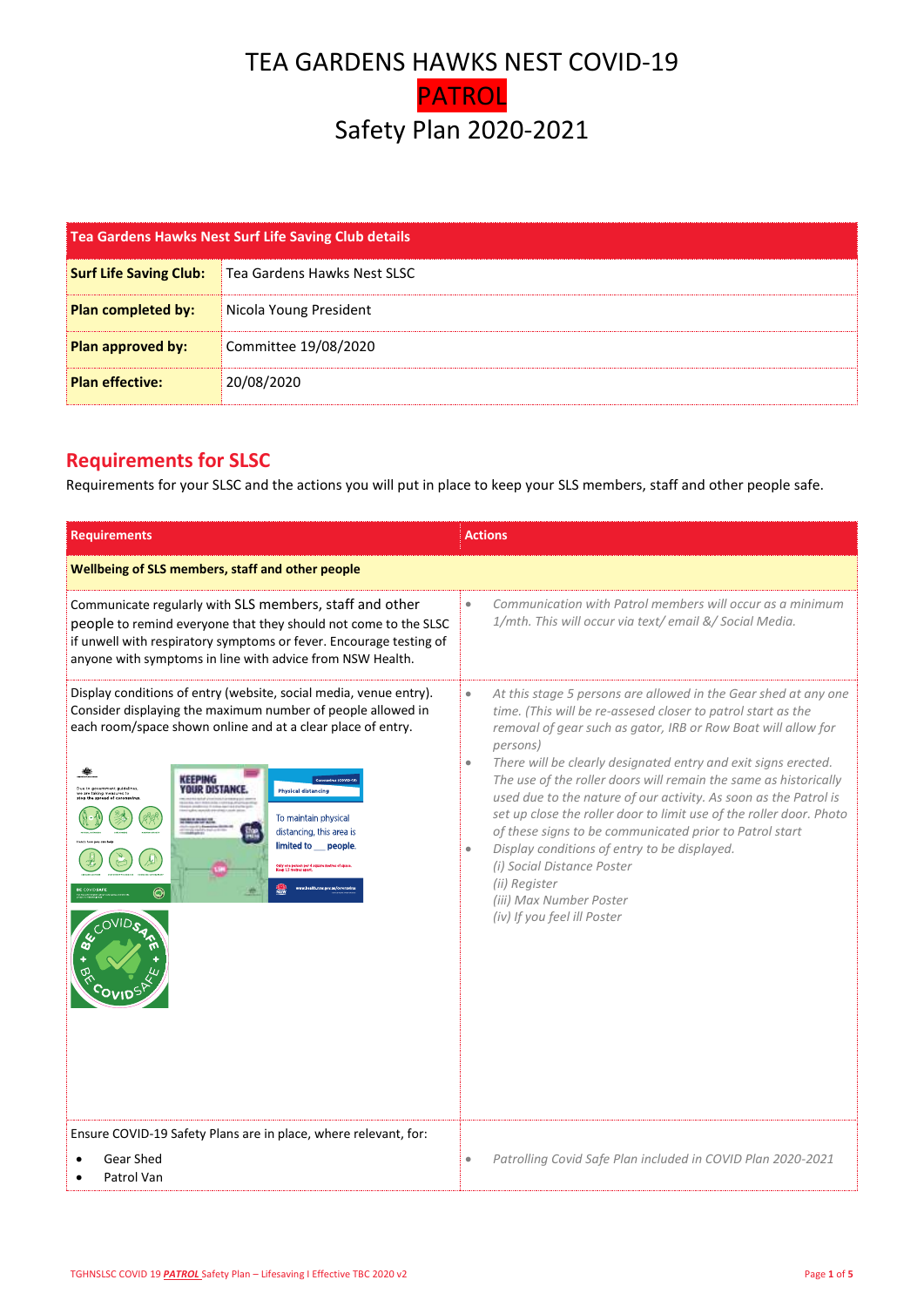| <b>Requirements</b>                                                                                                                                                                                                                                                                                                                                        | <b>Actions</b>                                                                                                                                                                                                                                                                                                                                                                                                                                                                                                                                                                                                                                                                                                                                                                                                                                                                                                |
|------------------------------------------------------------------------------------------------------------------------------------------------------------------------------------------------------------------------------------------------------------------------------------------------------------------------------------------------------------|---------------------------------------------------------------------------------------------------------------------------------------------------------------------------------------------------------------------------------------------------------------------------------------------------------------------------------------------------------------------------------------------------------------------------------------------------------------------------------------------------------------------------------------------------------------------------------------------------------------------------------------------------------------------------------------------------------------------------------------------------------------------------------------------------------------------------------------------------------------------------------------------------------------|
| <b>IRB</b><br>Radio's                                                                                                                                                                                                                                                                                                                                      | Club Captain and Covid Safe Co-Ordinator to Review COVID-19<br>$\bullet$<br>Safety Plans on a weekly basis. (Add to Calendar after AGM)<br>Have NSW Health posters on mental health posters around the<br>$\bullet$<br>club and include links to the NSW Health videos on the club<br>website where possible (ADDED)<br>Max number for the Patrol Van to be calculated and a sign<br>$\qquad \qquad \bullet$<br>placed in the van.<br>Radios should have limited use by different members. Radio's<br>$\qquad \qquad \bullet$<br>need to be wiped clean with sanitising wipes between users<br>and at the competition of each Patrol.                                                                                                                                                                                                                                                                         |
| Exclude SLS members, staff and other people who are unwell.<br>$\frac{d\mathbf{y}}{d\mathbf{y}}$<br><b>Attention</b><br><b>BE COVIDSAFE</b>                                                                                                                                                                                                                | Signage about when not to attend work to be displayed and<br>$\qquad \qquad \bullet$<br>shared via communication methods.<br>Compassion and understanding to be offered with regards to<br>$\bullet$<br>100% Patrol especially with those that are in a High Risk<br>Category.<br>Patrol Captains and Committee Members to undertake Covid<br>training<br>https://www.health.gov.au/resources/apps-and-tools/covid-<br>19-infection-control-training                                                                                                                                                                                                                                                                                                                                                                                                                                                          |
| Provide SLS members, staff and others with information and<br>training on COVID-19, including when to get tested, physical<br>distancing and cleaning, and how to manage a sick person or<br>victim.                                                                                                                                                       | The following link is a great tool for all members COVID-19:<br>۰<br>What It Is, How to Prevent Spread online awareness course<br>(Est. Duration 5-7 minutes) created by SLSA eLearning provider<br>$e$ Trainu:<br>Refer people to the eLearning course for COVID-19 infection<br>۰<br>control training (Est. Duration 30 minutes) created in<br>partnership by The NSW Department of Health and Aspen<br>Medical. Added to Covid Plan 2020-2021<br>Refer people to the NSW Health public COVID-19 Clinics and<br>۰<br>free COVID-19 GP Respiratory Clinics in NSW. Recommend<br>testing if someone has a fever, cough, sore throat or shortness<br>of breath and meets the current testing criteria.<br>These have all been added to web page and will be a focus of<br>۰<br>one of the communication points throughout the season BUT<br>must be highlighted at the Pre- Season Patrol Captains<br>meeting. |
| <b>Physical Distancing</b>                                                                                                                                                                                                                                                                                                                                 |                                                                                                                                                                                                                                                                                                                                                                                                                                                                                                                                                                                                                                                                                                                                                                                                                                                                                                               |
| Assess the safe capacity of communal facilities (one person per 4<br>square metres of space), such as offices, meeting or training rooms,<br>showers, change rooms and lockers. Display signs at entrances with<br>the maximum safe capacity for that space or room and have<br>strategies in place to reduce crowding and promote physical<br>distancing. | Signage as above.<br>$\qquad \qquad \bullet$<br>$\bullet$                                                                                                                                                                                                                                                                                                                                                                                                                                                                                                                                                                                                                                                                                                                                                                                                                                                     |
| Ensure the number of people in a facility does not exceed one<br>person per 4 square metres of space (including staff and<br>spectators).                                                                                                                                                                                                                  | Communicate on club webpages and through social media<br>$\bullet$<br>channels the maximum number of people allowed in a club at<br>any one time<br>Have app signage visible as stated previously.<br>۰                                                                                                                                                                                                                                                                                                                                                                                                                                                                                                                                                                                                                                                                                                       |
| Have strategies in place to manage gatherings that may occur<br>immediately outside the premises or after an activity has finished.                                                                                                                                                                                                                        | Communicate throughout the season to encourage Patrol<br>۰<br>members to arrive 10 minutes before change over and to leave<br>premises as soon as is safely possible.                                                                                                                                                                                                                                                                                                                                                                                                                                                                                                                                                                                                                                                                                                                                         |
| Move or block access to equipment to support 1.5 metres of<br>physical distance between people.                                                                                                                                                                                                                                                            | All equipment will be spread out as much as our Gear Shed<br>۰<br>allows.                                                                                                                                                                                                                                                                                                                                                                                                                                                                                                                                                                                                                                                                                                                                                                                                                                     |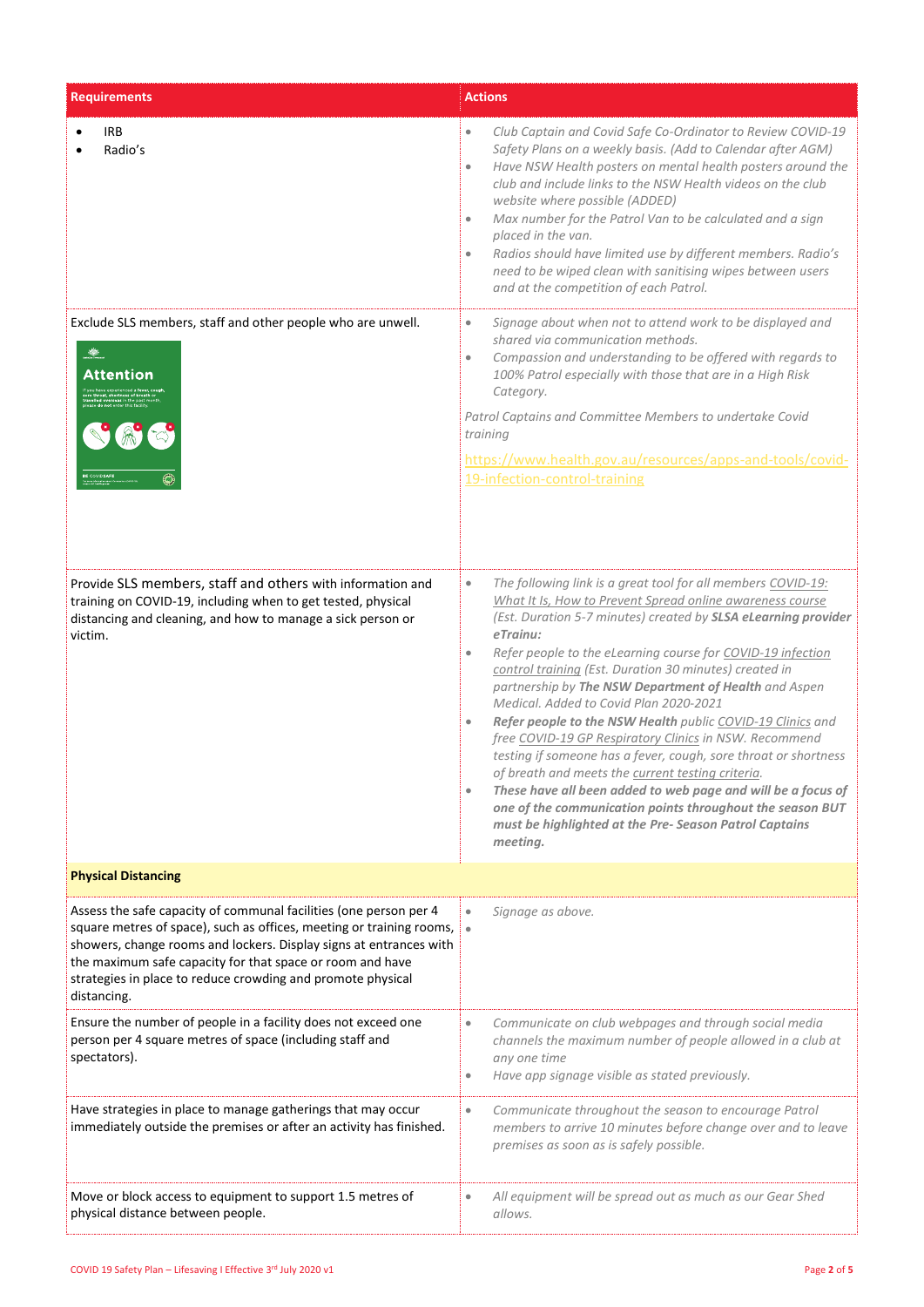| <b>Requirements</b>                                                                                                                                                                                                                | <b>Actions</b>                                                                                                                                                                                                                                                                                                                                                                                                                                                                                                                                                                                 |  |
|------------------------------------------------------------------------------------------------------------------------------------------------------------------------------------------------------------------------------------|------------------------------------------------------------------------------------------------------------------------------------------------------------------------------------------------------------------------------------------------------------------------------------------------------------------------------------------------------------------------------------------------------------------------------------------------------------------------------------------------------------------------------------------------------------------------------------------------|--|
|                                                                                                                                                                                                                                    | Patrol Van to be completely unpacked after each Patrol,<br>$\bullet$<br>washed and then repacked with gloves on. All equipment to be<br>wiped down with sanitising wipes before being replaced into<br>Patrol Van or gator.                                                                                                                                                                                                                                                                                                                                                                    |  |
| Provide visual aids above hand wash basins to support effective<br>physical distancing, e.g., NSW Government Posters<br>GOOD HYGIENE<br><b><i>YOUR HAND</i></b>                                                                    | Posters about hand washing to be placed at sink in gear shed.<br>$\bullet$<br>Links to the NSW Health videos have been placed on the club<br>$\bullet$<br>website.<br>Communication about hygiene to be included in ongoing Covid<br>$\bullet$<br>info.                                                                                                                                                                                                                                                                                                                                        |  |
| Put plans and systems in place to monitor and control the numbers<br>of SLS members, staff and other people on site at any given time to<br>allow for physical distancing.                                                         | Patrol log book will serve as a register for Covid purposes.<br>$\bullet$<br>Mobile numbers can be sort by Surfguard access if needed. This<br>needs to be communicated to Patrol Captains at pre-season<br>meeting to highlight the additional importance of this<br>document. This will also be communicated to all members<br>within this plan.                                                                                                                                                                                                                                             |  |
| Use telephone or video platforms for essential meetings where<br>practical.                                                                                                                                                        | Schedule club committee and any other meetings via Zoom or<br>$\bullet$<br>Microsoft Teams when sharing documents or screens is<br>required.<br>Arrange teleconferences to avoid<br>$\bullet$                                                                                                                                                                                                                                                                                                                                                                                                  |  |
| Where practical, stagger the use of communal facilities. Strongly<br>encourage everyone to shower/change at home where possible.                                                                                                   | To be communicated at Patrol Captains pre- season meeting.<br>$\bullet$                                                                                                                                                                                                                                                                                                                                                                                                                                                                                                                        |  |
| <b>Hygiene and Cleaning</b>                                                                                                                                                                                                        |                                                                                                                                                                                                                                                                                                                                                                                                                                                                                                                                                                                                |  |
| Adopt good hand hygiene practices.                                                                                                                                                                                                 | Clean your hands as per recommendations from NSW Health -<br>$\bullet$<br>shown in their posters (6 steps, 20 seconds).<br>Wash hands before and after touching things<br>$\bullet$<br>Avoid sharing frequently touched items<br>$\bullet$<br>Ensure Sanitiser is in Patrol Van and Gator as well as first aid<br>$\bullet$<br>room.                                                                                                                                                                                                                                                           |  |
| Avoid shared food and drinks.                                                                                                                                                                                                      | All crockery in first aid room to be replaced with single use<br>$\bullet$<br>options.<br>Do not permit catering with shared food and drink options<br>$\bullet$<br>Encourage member to bring their own food and drinks, e.g.,<br>$\bullet$<br>bring your own water bottle, do not schedule BBQs with shared<br>equipment and sauces<br>Provide single use, environmentally friendly cutlery, plates and<br>$\bullet$<br>cups                                                                                                                                                                  |  |
| Clean frequently used indoor hard surface areas at least daily; first<br>with detergent and water, and then disinfect. Clean frequently<br>touched areas and surfaces, including in communal facilities,<br>several times per day. | Cleaning of services needs to be carried out on every Patrol.<br>$\bullet$<br>One Patrolling member will need to follow the following<br>guidelines to ensure the safety of all members. Gloves need to<br>be used when undertaking all cleaning activities.<br>Clean first with detergent and water, and then use a<br>$\bullet$<br>disinfectant. Clean frequently used indoor hard surface areas.<br>Clean frequently touched areas and surfaces several times per<br>day, e.g., door handles.<br>The Radio re-charging cases will also need to be sanitised on<br>$\bullet$<br>each Patrol. |  |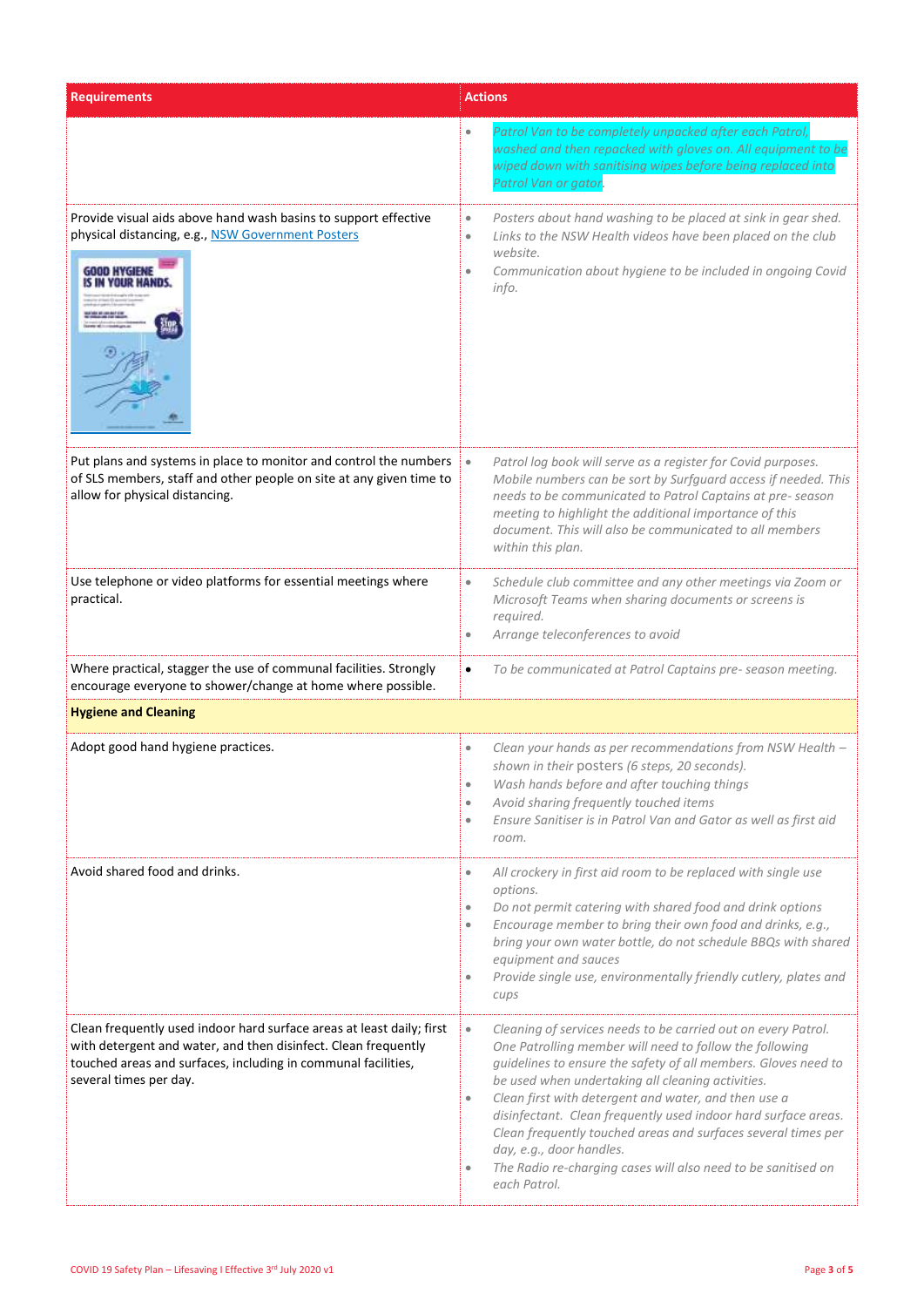| <b>Requirements</b>                                                                                                                                                                                                                                                                                     | <b>Actions</b>                                                                                                                                                                                                                                                                                                                                                                              |  |
|---------------------------------------------------------------------------------------------------------------------------------------------------------------------------------------------------------------------------------------------------------------------------------------------------------|---------------------------------------------------------------------------------------------------------------------------------------------------------------------------------------------------------------------------------------------------------------------------------------------------------------------------------------------------------------------------------------------|--|
| Disinfectant solutions need to be maintained at an appropriate<br>strength and used in accordance with the manufacturers'<br>instructions.                                                                                                                                                              | Follow manufacturer's instructions for disinfectant solutions                                                                                                                                                                                                                                                                                                                               |  |
| Encourage contactless payment options.                                                                                                                                                                                                                                                                  | Use the SLS Payment Gateway for online transactions (apply to<br>$\bullet$<br>use with Form F079 on SLSA IT Helpdesk)<br>Encourage the use of the online membership joining webpage<br>$\bullet$<br>and the SLS Members Area to renew membership                                                                                                                                            |  |
| Encourage everyone to bring their own water bottle, sunscreen,<br>sweat towels, exercise mats and equipment.                                                                                                                                                                                            | To be communicated at pre-season Patrol captains Meeting<br>$\bullet$<br>and to all members prior to season launch.                                                                                                                                                                                                                                                                         |  |
| Ensure processes are in place to clean or launder shared clothing<br>items after use, such as wetsuits, rash shirts and caps used for<br>training or water safety as well as PPE for IRB crews.                                                                                                         | Life Jackets to be cleaned after each Patrol NOT just at days<br>$\bullet$<br>end. The jackets will need to hosed and placed into a solution<br>to ensure no virus contamination.                                                                                                                                                                                                           |  |
| Have hand washing facilities or alcohol-based hand sanitiser at key<br>points around the site, such as entry and exit points and meal<br>areas. Hand sanitiser may not work well if hands are visibly dirty.                                                                                            | Have hand washing facilities or alcohol-based hand sanitiser at<br>$\bullet$<br>entry and exit points as well as in Patrol Van, Gator and First<br>Aid room.                                                                                                                                                                                                                                |  |
| Ensure there is accessible detergent/disinfectant and gloves for<br>people to use, should they wish.                                                                                                                                                                                                    | Have disinfectant and gloves in the first aid room, Patrol van<br>$\bullet$<br>and gator.                                                                                                                                                                                                                                                                                                   |  |
| Provide visual aids above hand wash basins to support effective<br>hand washing, e.g., NSW Government Posters                                                                                                                                                                                           | Post the NSW Government Posters around the club as per their<br>$\bullet$<br>recommendations,<br>Handwash and handrub posters above every handwashing<br>$\bullet$<br>facility<br>Physical distance and mental health posters at every entry and<br>exit point<br>include links to the NSW Health videos on the club website<br>$\bullet$<br>where possible, e.g., good hygiene starts here |  |
| Reduce sharing of equipment (including SLS equipment, hire<br>equipment, tools and machinery used at the SLSC) where practical<br>and ensure these are cleaned with detergent and disinfectant<br>between use.                                                                                          | Communicate on club webpages and through social media<br>$\bullet$<br>channels areas for everyone to bring their own equipment<br>where possible<br>Clean any equipment before and after use while wearing gloves<br>$\bullet$                                                                                                                                                              |  |
| SLS members and staff are to wear gloves when cleaning and wash<br>hands thoroughly before and after with soap and water.                                                                                                                                                                               | SLS members are required to wear gloves and other PPE whilst<br>$\bullet$<br>carrying out cleaning duties.                                                                                                                                                                                                                                                                                  |  |
| Where reasonably practical, consider methods to avoid the shared<br>use of items, such as pens and pencils, tools or workstations.                                                                                                                                                                      | Provide clearing wipes next to items that must be shared so<br>$\bullet$<br>they can be regularly wiped down<br>Communicate on club webpages and through social media<br>$\bullet$<br>channels areas for everyone to bring their own stationary,<br>avoid sharing items, and distancing any work stations to<br>comply with physical distancing requirements                                |  |
| <b>Record keeping</b>                                                                                                                                                                                                                                                                                   |                                                                                                                                                                                                                                                                                                                                                                                             |  |
| Cooperate with NSW Health if contacted in relation to a positive<br>case of COVID-19 at your SLSC and notify SafeWork NSW on 13 10<br>50.                                                                                                                                                               | The Club's President will notify SafeWork NSW on 13 10 50 and<br>$\bullet$<br>be the first point of contact should this occur                                                                                                                                                                                                                                                               |  |
| Keep a record of name and a mobile number or email address for<br>all staff, volunteers, participants, contractors and other people for<br>a period of at least 28 days. Ensure records are used only for the<br>purposes of tracing COVID-19 infections and are stored<br>confidentially and securely. | For Patrol purposes the Patrol Members Log In book will<br>$\qquad \qquad \bullet$<br>also form a Covid register for Patrol purposes only.<br>A sign on sheet will be placed inside the Patrol shed for<br>$\bullet$<br>anyone entering the shed that is not a registered<br>Patrolling member.                                                                                             |  |